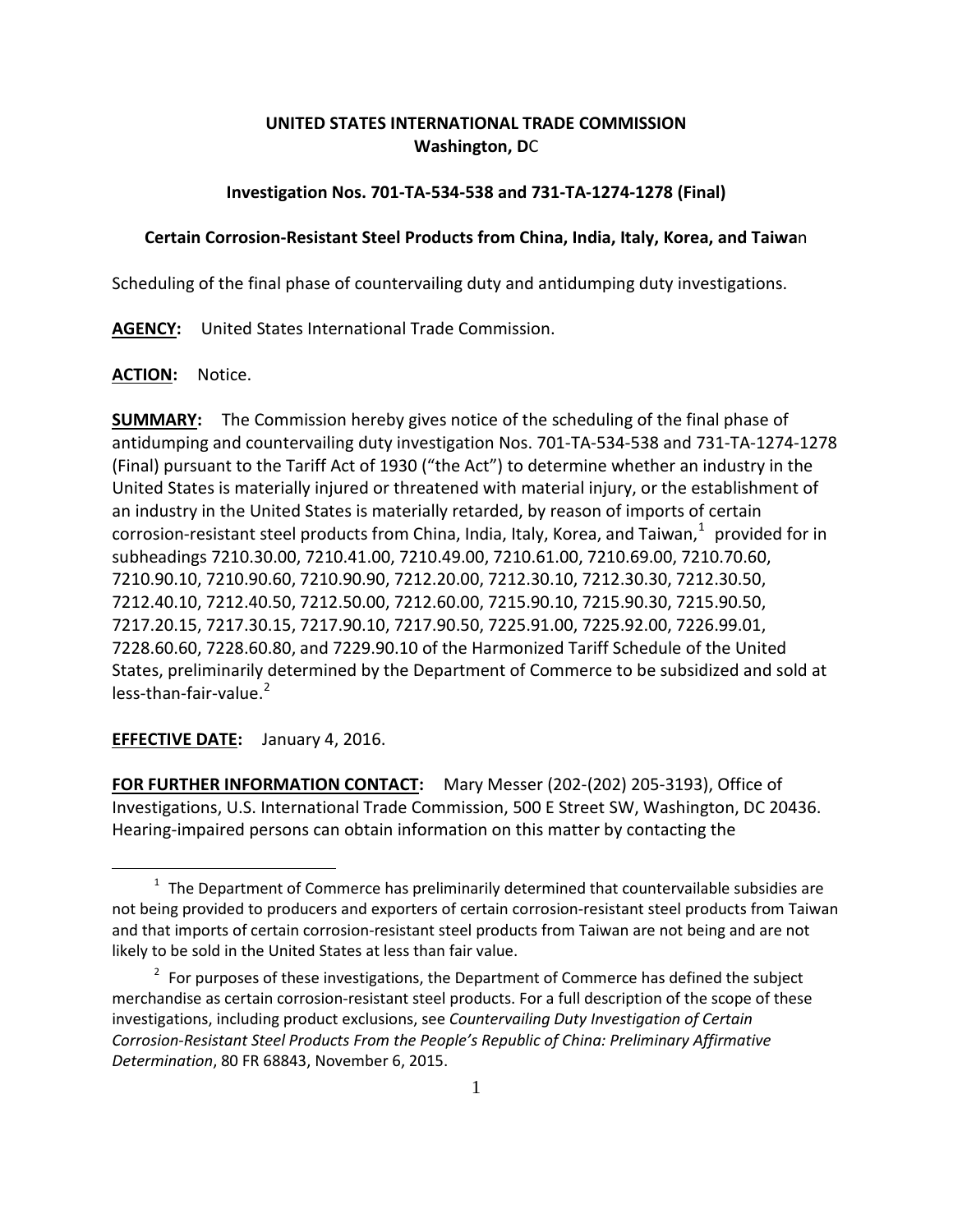Commission's TDD terminal on 202-205-1810. Persons with mobility impairments who will need special assistance in gaining access to the Commission should contact the Office of the Secretary at 202-205-2000. General information concerning the Commission may also be obtained by accessing its internet server (*[http://www.usitc.gov](http://www.usitc.gov/)*). The public record for these investigations may be viewed on the Commission's electronic docket (EDIS) at *[http://edis.usitc.gov](http://edis.usitc.gov/)*.

#### **SUPPLEMENTARY INFORMATION:**

 $\overline{a}$ 

**Background.**--The final phase of these investigations is being scheduled pursuant to sections 705(b) and 731(b) of the Tariff Act of 1930 (19 U.S.C. §§ 1671d(b) and 1673d(b)), as a result of affirmative preliminary determinations by the Department of Commerce that certain benefits which constitute subsidies within the meaning of section 703 of the Act (19 U.S.C. § 1671b) are being provided to manufacturers, producers, or exporters in China, India, Italy, and Korea of certain corrosion-resistant steel products, and that such products are being sold in the United States at less than fair value within the meaning of section 733 of the Act (19 U.S.C. § 1673b). The investigations were requested in petitions filed on June 3, 2015, by United States Steel Corporation (Pittsburgh, Pennsylvania), Nucor Corporation (Charlotte, North Carolina), Steel Dynamics Inc. (Fort Wayne, Indiana), California Steel Industries (Fontana, California), ArcelorMittal USA LLC (Chicago, Illinois), and AK Steel Corporation (West Chester, Oregon).

Although the Department of Commerce has preliminarily determined that imports of certain corrosion-resistant steel products from Taiwan are not being and are not likely to be subsidized and sold in the United States at less than fair value, for purposes of efficiency the Commission hereby waives rule 207.21(b)<sup>[3](#page-1-0)</sup> so that the final phase of the investigations may proceed concurrently in the event that Commerce makes final affirmative antidumping and countervailing duty determinations with respect to such imports.

For further information concerning the conduct of this phase of the investigations, hearing procedures, and rules of general application, consult the Commission's Rules of Practice and Procedure, part 201, subparts A and B (19 CFR part 201), and part 207, subparts A and C (19 CFR part 207).

**Participation in the investigations and public service list.**--Persons, including industrial users of the subject merchandise and, if the merchandise is sold at the retail level, representative consumer organizations, wishing to participate in the final phase of these investigations as parties must file an entry of appearance with the Secretary to the Commission, as provided in section 201.11 of the Commission's rules, no later than 21 days prior to the

<span id="page-1-0"></span> $3$  Section 207.21(b) of the Commission's rules provides that, where the Department of Commerce has issued a negative preliminary determination, the Commission will publish a Final Phase Notice of Scheduling upon receipt of an affirmative final determination from Commerce.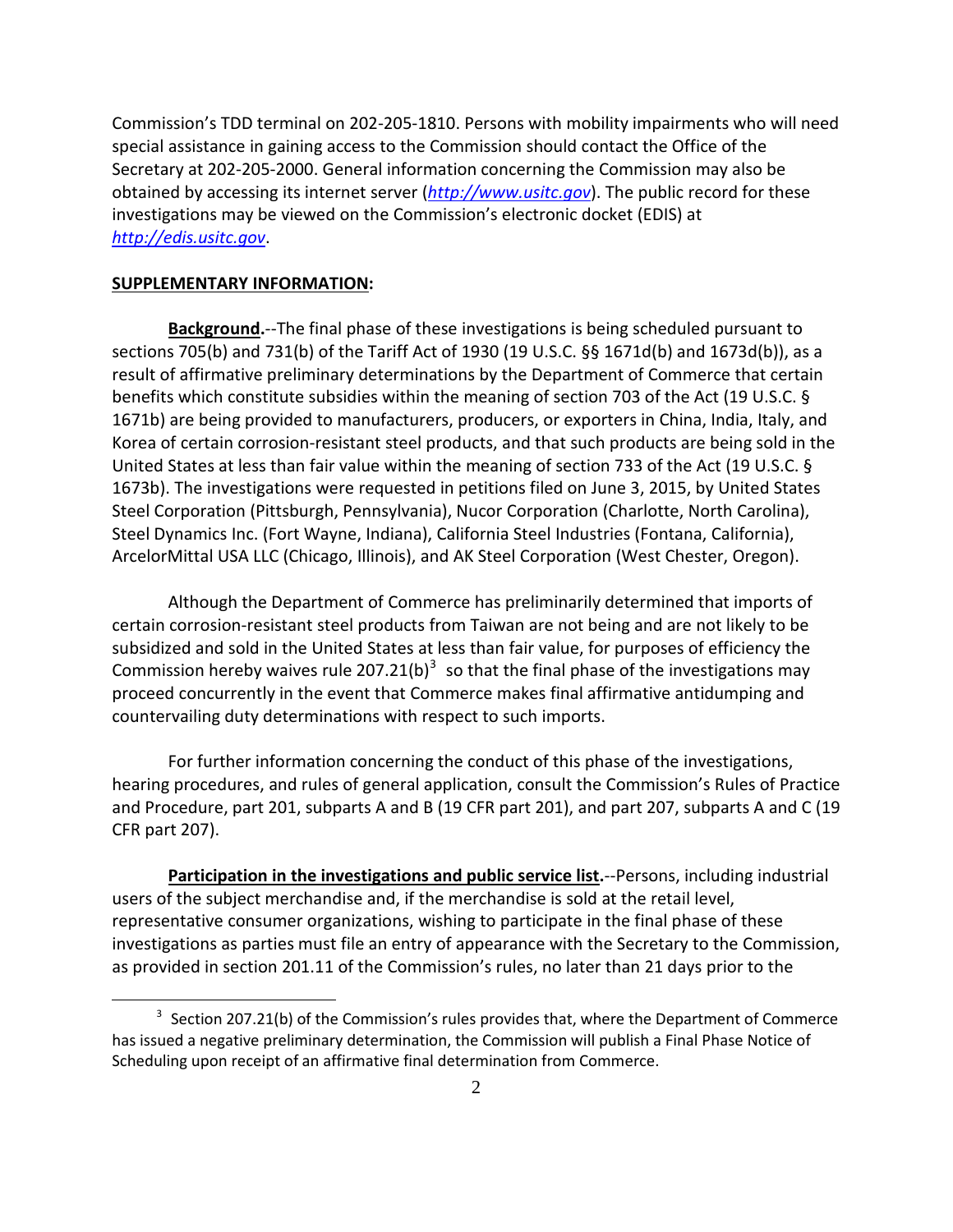hearing date specified in this notice. A party that filed a notice of appearance during the preliminary phase of the investigations need not file an additional notice of appearance during this final phase. The Secretary will maintain a public service list containing the names and addresses of all persons, or their representatives, who are parties to the investigations.

**Limited disclosure of business proprietary information (BPI) under an administrative protective order (APO) and BPI service list.**--Pursuant to section 207.7(a) of the Commission's rules, the Secretary will make BPI gathered in the final phase of these investigations available to authorized applicants under the APO issued in the investigations, provided that the application is made no later than 21 days prior to the hearing date specified in this notice. Authorized applicants must represent interested parties, as defined by 19 U.S.C. § 1677(9), who are parties to the investigations. A party granted access to BPI in the preliminary phase of the investigations need not reapply for such access. A separate service list will be maintained by the Secretary for those parties authorized to receive BPI under the APO.

**Staff report.**--The prehearing staff report in the final phase of these investigations will be placed in the nonpublic record on May 12, 2016, and a public version will be issued thereafter, pursuant to section 207.22 of the Commission's rules.

**Hearing.**--The Commission will hold a hearing in connection with the final phase of these investigations beginning at 9:30 a.m. on Thursday, May 26, 2016, at the U.S. International Trade Commission Building. Requests to appear at the hearing should be filed in writing with the Secretary to the Commission on or before May 20, 2016. A nonparty who has testimony that may aid the Commission's deliberations may request permission to present a short statement at the hearing. All parties and nonparties desiring to appear at the hearing and make oral presentations should participate in a prehearing conference to be held on May 24, 2016, at the U.S. International Trade Commission Building, if deemed necessary. Oral testimony and written materials to be submitted at the public hearing are governed by sections 201.6(b)(2), 201.13(f), and 207.24 of the Commission's rules. Parties must submit any request to present a portion of their hearing testimony **in camera** no later than 7 business days prior to the date of the hearing.

**Written submissions.**--Each party who is an interested party shall submit a prehearing brief to the Commission. Prehearing briefs must conform with the provisions of section 207.23 of the Commission's rules; the deadline for filing is May 19, 2016. Parties may also file written testimony in connection with their presentation at the hearing, as provided in section 207.24 of the Commission's rules, and posthearing briefs, which must conform with the provisions of section 207.25 of the Commission's rules. The deadline for filing posthearing briefs is June 3, 2016. In addition, any person who has not entered an appearance as a party to the investigations may submit a written statement of information pertinent to the subject of the investigations, including statements of support or opposition to the petition, on or before June 3, 2016. On June 17, 2016, the Commission will make available to parties all information on